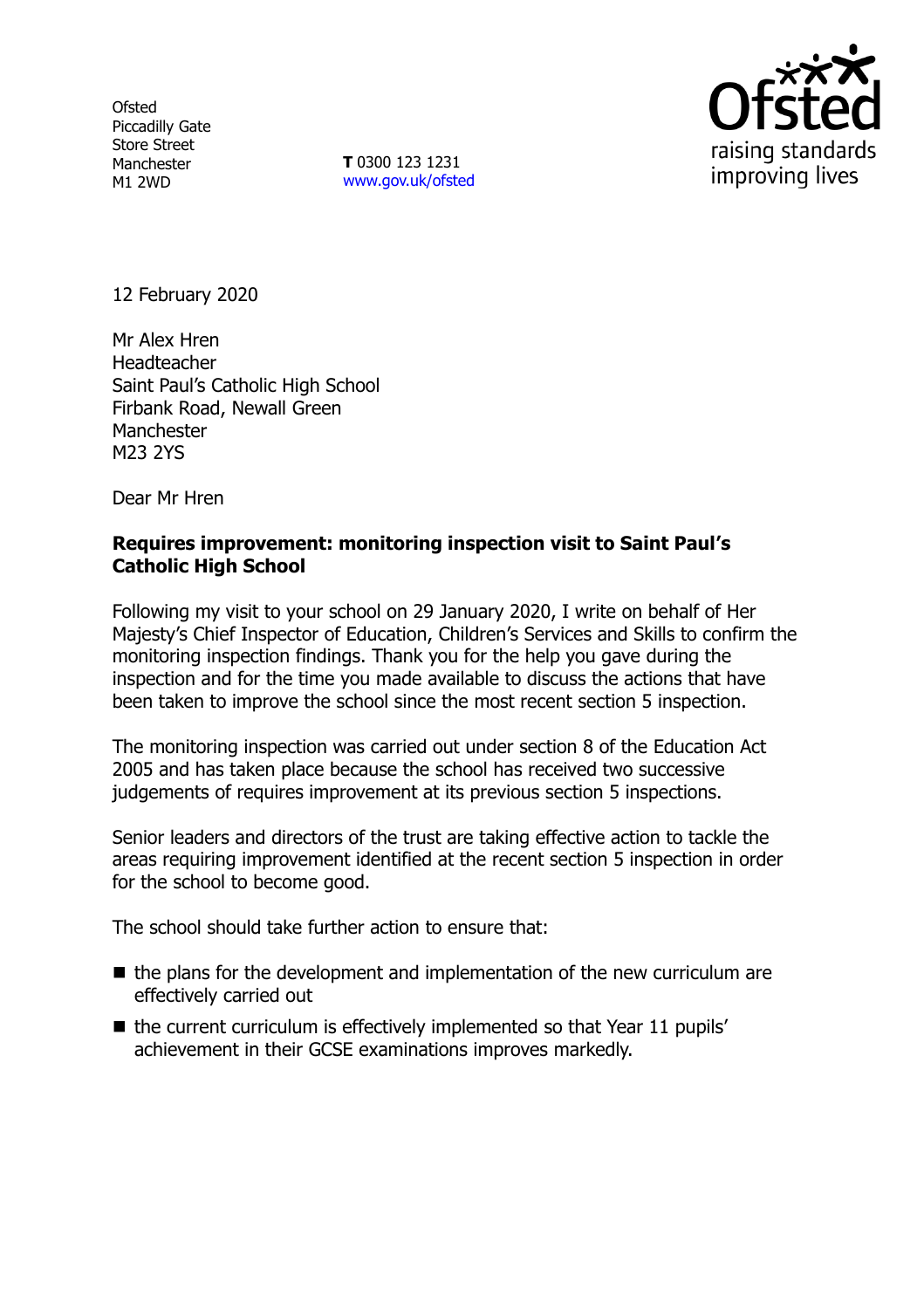

# **Evidence**

During the inspection, I had discussions with you and the chief executive officer (CEO) of the Wythenshawe Catholic Academy Trust (WCAT). I also had a discussion with a member and a trustee of WCAT. Such trustees are known as directors in this trust. The member who I met is also the director of education for the Diocese of Shrewsbury. I met the chair and two other members of the local governing body. I spoke with other senior leaders and middle leaders. These leaders included the subject leaders of English, mathematics, science, geography, history and modern foreign languages. I met with groups of pupils in key stages 3 and 4 and observed pupils' behaviour during breaktime and lunchtime.

I spoke with a representative of the local authority by telephone.

I evaluated the school's self-evaluation document, improvement plan, other planning documents and a recent record of external scrutiny of the school. I reviewed minutes of meetings of WCAT. I considered the findings of a recent survey of staff views organised by WCAT. I visited a sample of lessons accompanied by a senior leader and looked at the work in a small sample of pupils' books.

I held a short discussion with leaders about the culture of safeguarding in the school.

## **Context**

Since the previous inspection, you have completed a staffing review in the school. You were supported in this by governors and directors. This led to fewer staff being employed. The number of senior leaders has reduced. The roles and responsibilities of subject leaders have been redefined.

The scheme of delegation has been re-written. This document sets out the relationship between WCAT, the local governing body and the school.

Leaders changed the timetable of the school day to include five lessons, each lasting one hour every day. At the same time, leaders introduced separate lunchtimes for pupils in key stage 3 and key stage 4.

More pupils have joined the school than have left at times other than the start of the school year.

## **Main findings**

The previous inspection report asked school leaders to improve the progress of pupils by addressing gaps in older pupils' knowledge and skills. As well as this, the inspectors found that, even though it had improved, pupils' behaviour was not yet good enough. The school has ensured that pupils' behaviour has improved. For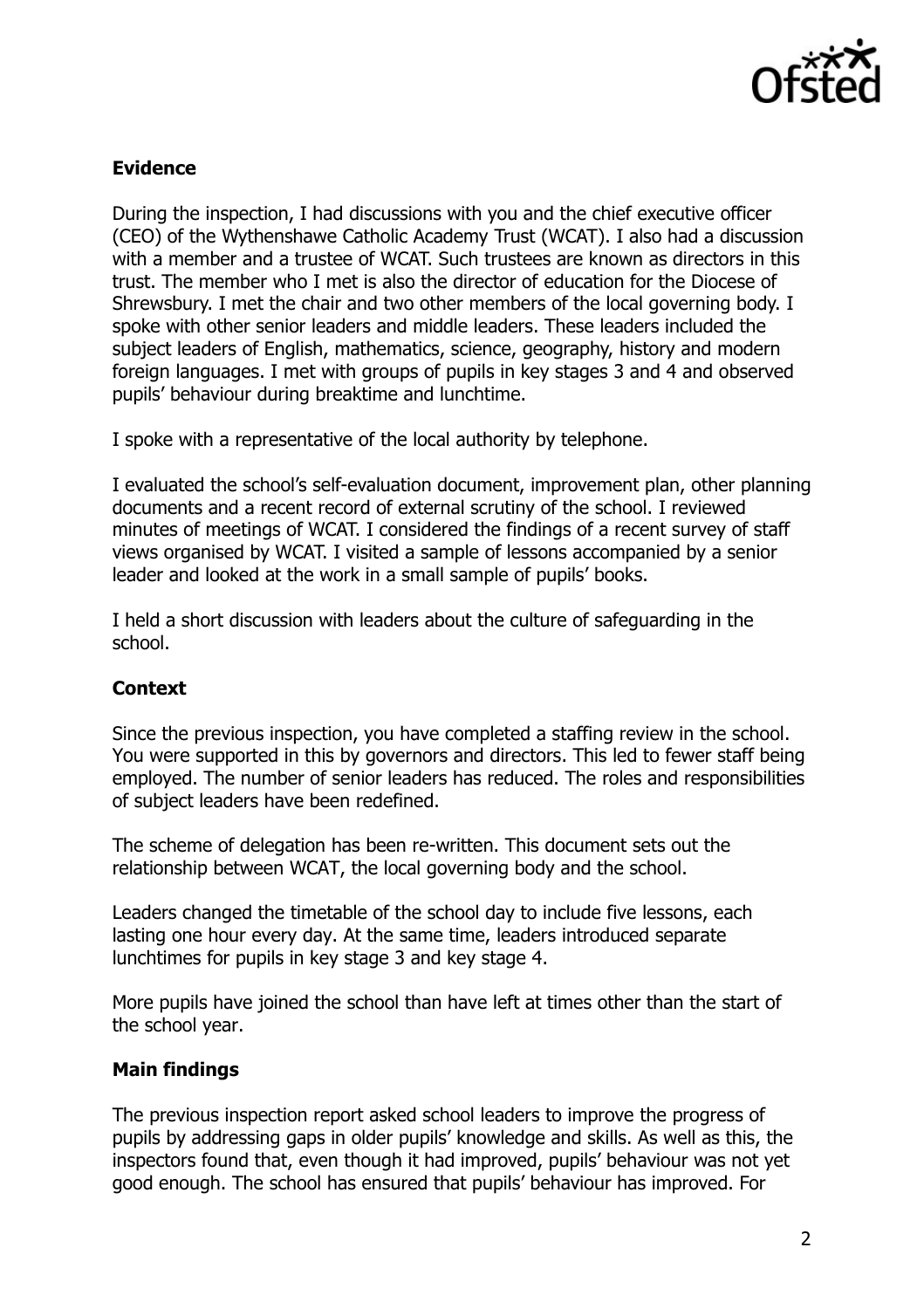

example, the younger pupils I spoke with are not worried by the behaviour of older pupils. During this inspection, I saw pupils behaving well. While there have been improvements to the way the curriculum is provided, these did not lead to any significant increase in Year 11 pupils' GCSE results in 2019. These results were not good enough.

Leaders have provided training to improve teachers' confidence and skills. This has supported leaders' introduction of clear expectations about how teachers can make learning effective. Subject leaders have been given more time each week to work with their departmental teams to ensure that teaching improves. This is part of a new approach in which subject leaders have more responsibility for pupils' success in each subject. Teachers are helping pupils to become increasingly successful in knowing more and remembering more in the subjects they learn. For example, in English, I saw a strong focus on building up pupils' vocabulary. However, the lessons I visited and exercise books I looked at show that some departments have more to do to ensure that pupils can do as well as possible. Leaders ensure that teachers pay attention to ways to encourage boys in their learning. For example, in mathematics, a boys-only teaching group has been set up in Year 11. In English, teachers have chosen more books and other texts that include interesting male characters.

Pupils and staff spoke to me very positively about the changes to the school day. Middle leaders said that the shorter lesson times allow pupils to keep their concentration longer throughout each lesson. Pupils feel that lunchtimes are much calmer and more pleasant. Staff who work in the canteen agree with this pupil view. I saw pupils behaving well and getting along together at breaktime and lunchtime. Pupils also behaved well in the lessons I visited. In some lower sets, a few pupils were less enthusiastic about their learning and so were less attentive to their teachers.

Senior leaders have been systematic in their approach to improving the school. They have prepared a suitably detailed overall plan for this improvement. This includes each of the weaker aspects found at the previous inspection. In addition, they have carefully analysed the school's current effectiveness. The school's record of this presents an accurate picture. Most of the aspects that leaders found needing improvement through this analysis are included in the school's overall plan. However, one or two aspects do not match up as well as possible between both documents. This creates a risk that checks on improvements could be missed. Leaders have reviewed the school's improvement against the plan. However, their records of this do not identify as clearly as possible what further steps may be needed to ensure that improvement continues as quickly as planned.

Senior leaders' plans have a sharp focus on supporting improvement in subjects that are not performing as well as others. This is particularly the case in subjects where leaders' analysis shows that Year 11 pupils did very poorly in their GCSEs in 2019. Middle leaders recognise that expectations on them have been raised. They